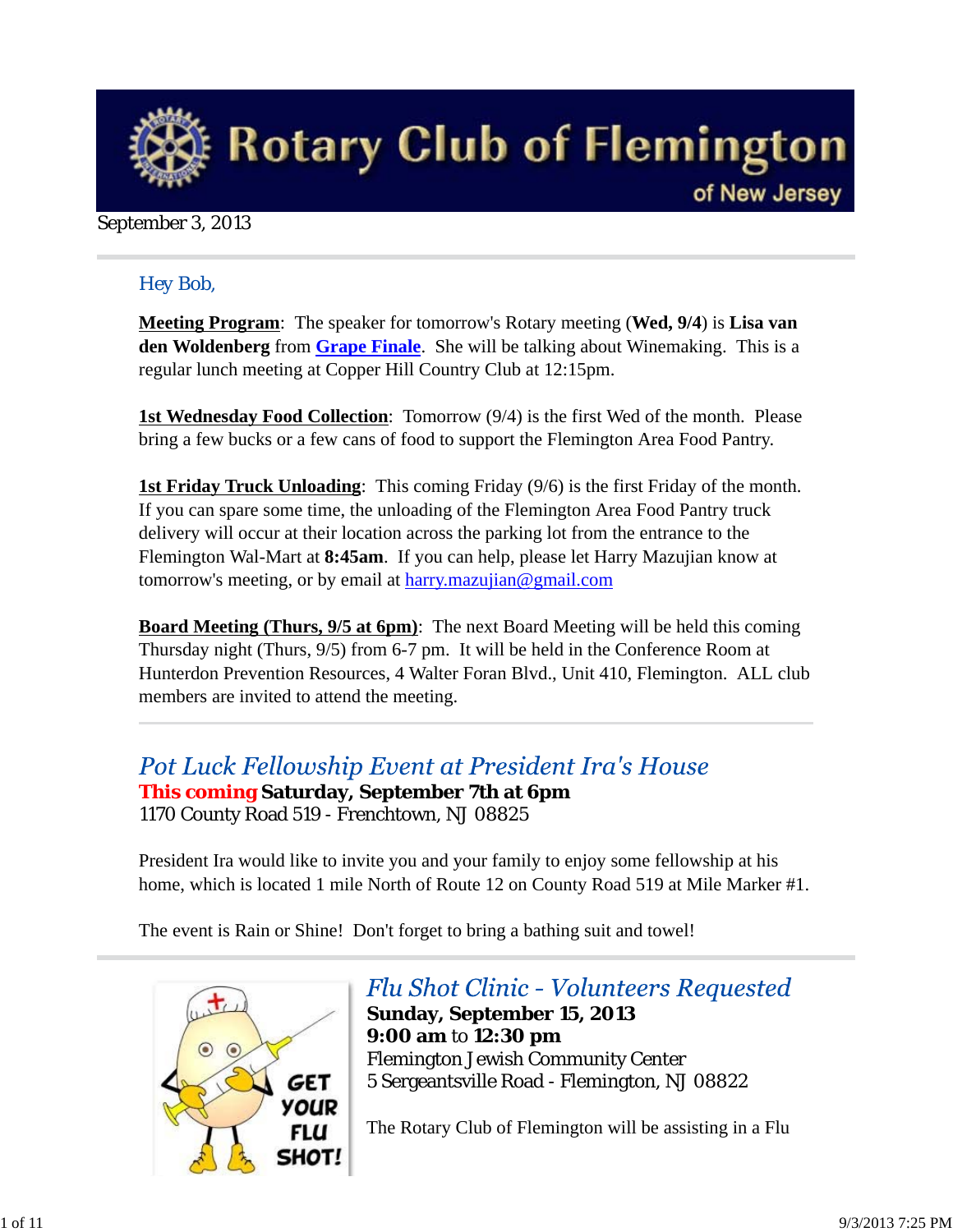

Shot Clinic on Sunday, 9/15. We are looking for at least two (2) Rotarians to help work at the clinic. The Doctors

staff will handle all of the paperwork, insurance forms, payment and the shots themselves.

If you are interested in helping, please **Click Here** to generate an email to Terry Ownes. All event net profits will go to the areas Food Pantries.

# **Click to Download event Flyer with Upcoming Flu Clinic Dates**

## **Dates and Locations:**

**Sunday, September 15, 2013 9am - 12:30pm** Flemington Jewish Community Center 5 Sergeantsville Road, Flemington, NJ

**Tuesday September 17, 2013 9:30am - 10:30 am**

Our Lady of Lourdes Church 390 County Road 523, Whitehouse Station, NJ

**Wednesday, September 18, 2013 4:00pm- 5:30pm** Lower Valley Presbyterian Church 445 County Road 513, Califon, NJ

**Saturday September 21, 2013 9:00am - 12:30pm**

Clinton Fire House Main St, Clinton, NJ

**Sunday, September 22, 2013 9:00am - 11:30am**

St Edward's Parish, 61 Mill St, Milford, NJ

# **FLU KILLS. HUNGER DOES TOO. FIGHT BOTH WITH ONE SHOT!**

Dr. Ronald Frank and Dr. Sean Cook have partnered with the Rotary Clubs of Hunterdon County, to donate 100% of the clinic profits to the Hunterdon County Food Pantries, to help feed those in need.

## **Who should get a flu shot?**

The CDC recommends everyone 6 months of age and older should get a flu vaccine this season. It's especially important if you are at high risk of developing serious flu related complications. High risk groups include, everyone under the age of 5 years or over age 65, people with chronic medical conditions such as asthma, diabetes, heart and lung disease. In addition the flu shot is highly recommended for anyone who is pregnant or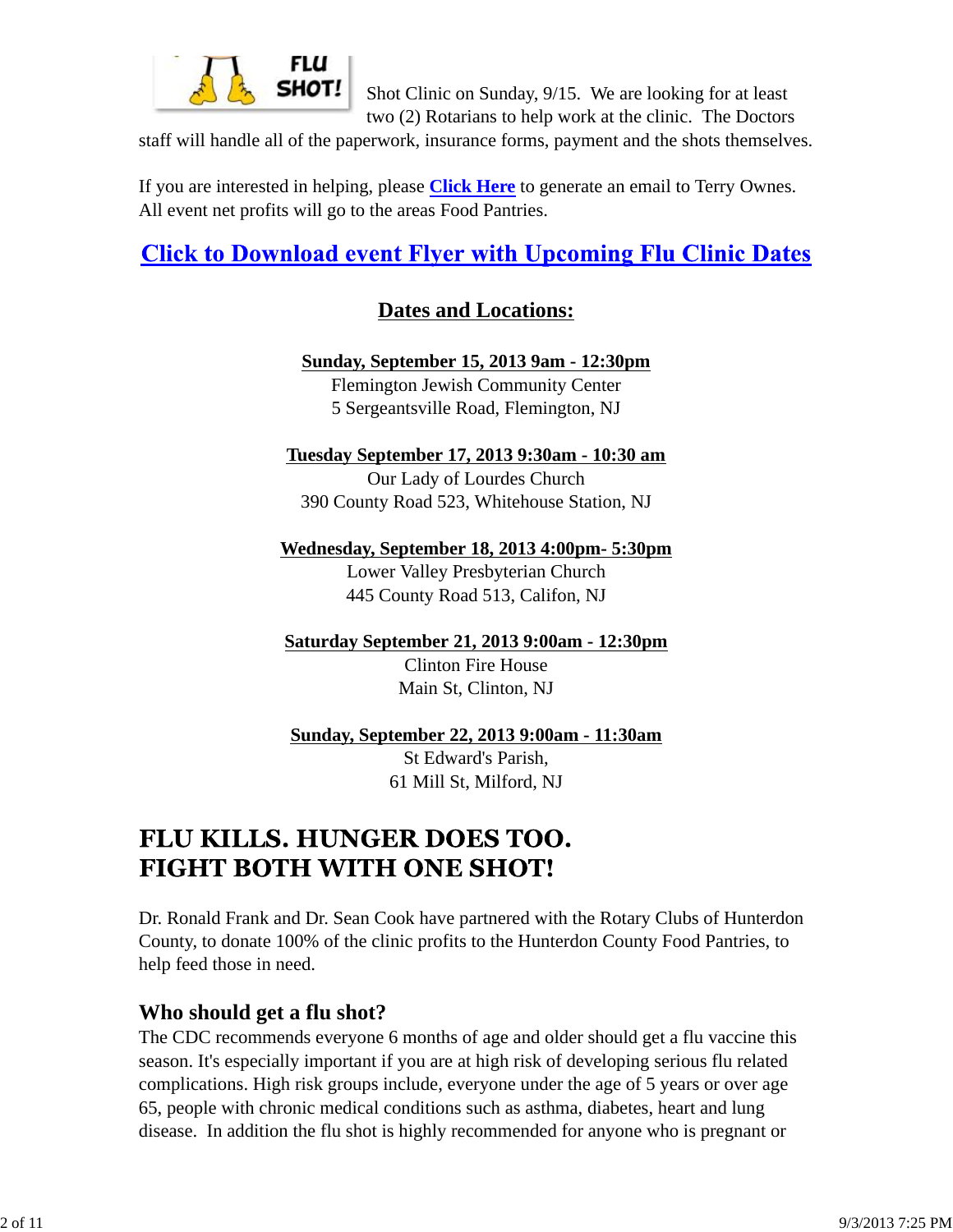plans on being pregnant during the flu season. It is also recommended for anyone who lives with or cares for others who are high risk of developing serious flu-related complications.

In addition to the traditional Flu Vaccines, **Preservative-free Injectable** and **Nasal Spray Flu Vaccines** will also be available.

**No co-pays or deductibles are required for participants with most major insurances**. We are unable to accept insurance plans that require you to list a primary care physician on your card or NJ Family Care/Medicaid. Please present all insurance cards at the clinic. For those without insurance, or plans that Green Brook Family Medicine does not participate with, the flu vaccine cost is \$20 for the injectable, and \$30 for the Flu Mist nasal spray.

The 5 Rotary Clubs of Hunterdon County, Clinton Sunrise, Flemington, Lambertville, North Hunterdon and Whitehouse are made up of professional and business people dedicated to serving their community. The objective of Rotary is to encourage and foster the ideal of service as a basis of worthy enterprise.

The partnership with Dr. Frank and Dr. Cook provide the Clubs an opportunity to bring both health services through the Flu Clinic and to support our common goal to fight "Hunger in Hunterdon." "By bringing the clinics to different locations throughout the County we are able to better serve our citizens," commented Dr. Ron Frank, honorary member of the Clinton Sunrise Rotary.

In addition to the proceeds from the vaccination program, non-perishable food donations will be accepted for local food pantries at each location.

The Clinton Clinic has an expanded service with participating partners such as The Crime Stoppers of Hunterdon, the Safe Communities Coalition, The Town of Clinton Police DARE program, and The Hunterdon County Sheriff's Department who will have their kid id program available and will collect expired and unused prescriptions. The County Health department will do free blood pressure screenings and have other health related information on hand.

"This community service event started over fifteen years ago in the Clinton Sunrise club and has now expanded to all five clubs. We are proud to be able to bring this community event to the residents of Hunterdon County and of the events' expansion with all five clubs, stated Lynn Arnold, Rotarian, Clinton Sunrise club.

For additional information please call Green Brook Family Medicine at 732-356-0266. Tune into the Rotary internet radio show on Monday Sept.16th at 11am to hear Dr. Ron and Lynn talk about the clinics. **www.hunterdonchamberradio.com**

Protect yourself and your family from the flu. Protect your neighbors from going hungry.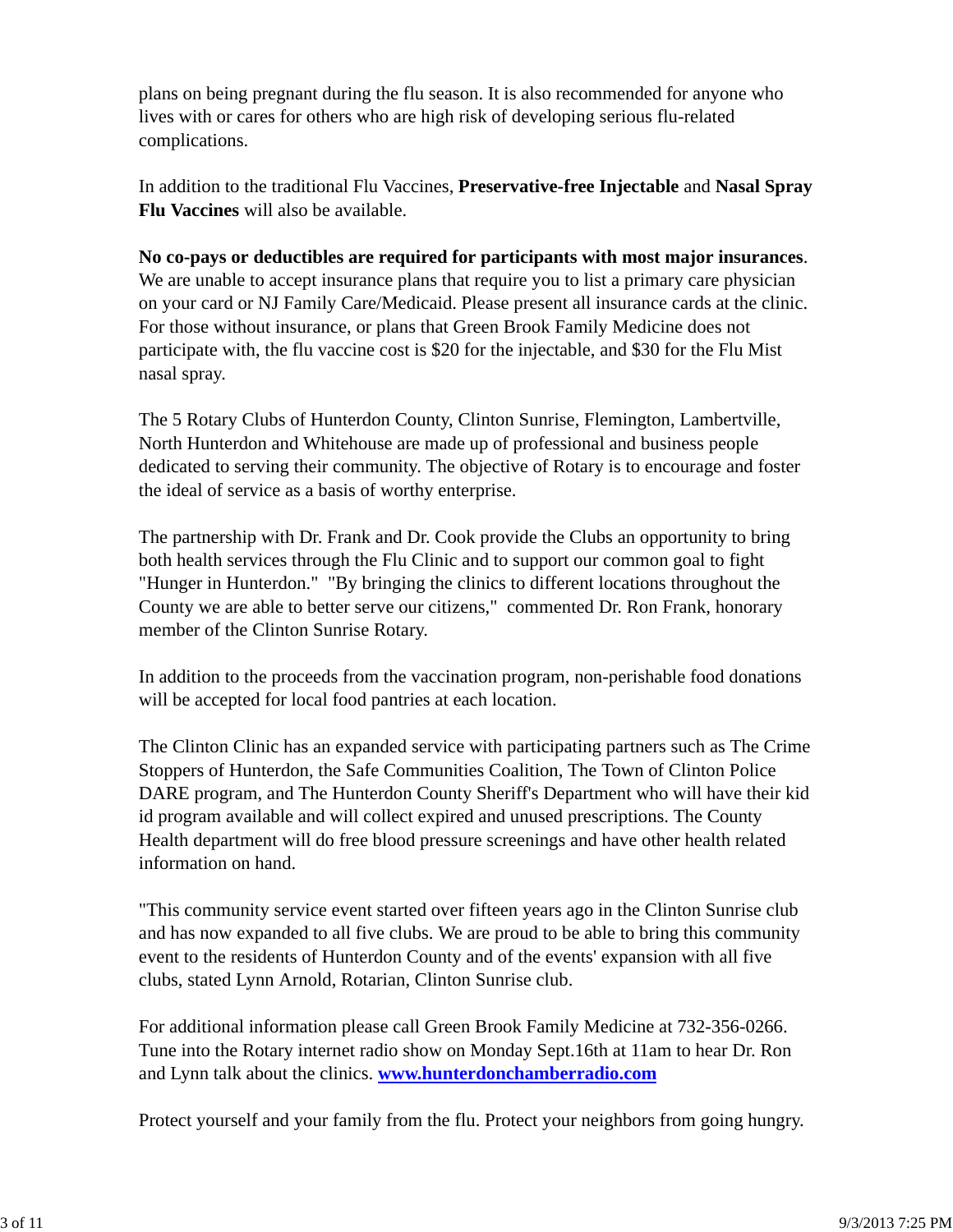

90th Anniversary Party Rotary Club of Flemington, NJ **Sunday, October 6th at 4pm** At Harrie & Cheryl Copeland's Farm 435 Route 604 - Sergeantsville, NJ 08557

Jim Davidson announced that planning is under way for a party to celebrate the 90th Anniversary of the Rotary Club of Flemington. Jim noted the Fellowship Committee is talking about live music and having the event catered. Any and all former Flemington Rotarians and their wives will be invited. More information to follow.

# **COUNTRY BARN DANCE & BBQ** *to benefit Volunteer Guardianship One on One* **Saturday, September 28** from **6pm to 10pm**

At Harrie & Cheryl Copeland's Farm 435 Route 604 - Sergeantsville, NJ 08557

Volunteer Guardianship One on One (VGOO) will be hosting its 1st Annual Barn Dance and BBQ event on Saturday, September 28, from 6 pm to 10 pm.

Volunteer Guardianship One on One is a Hunterdon County non-profit, which provides volunteers to act as guardians for those who have no family to act on their behalf. It recruits members of the community and trains them to help those who are unable to help themselves. The organization has been active for the past fifteen years and currently provides assistance to approximately thirty wards.

The Barn Dance and BBQ will be held on the Copeland Farm in Sergeantsville. Live music will be by **SunDog**. Sponsorship opportunities are available.

Tickets are **\$50** each and the proceeds will go to supporting VGOO's work.

For more information and to purchase tickets visit www.volunteerguardianship.org, or email jungecfp@gmail.com. **Click Here** to download an event flyer.

## 17th Annual EAT, DRINK & SHARE **Monday, November 4, 2013** The Pines Manor, 6pm to 9pm 2085 State Route 27, Edison, NJ 08817

Our club annually takes a table of (10) with additional tickets available for purchase. If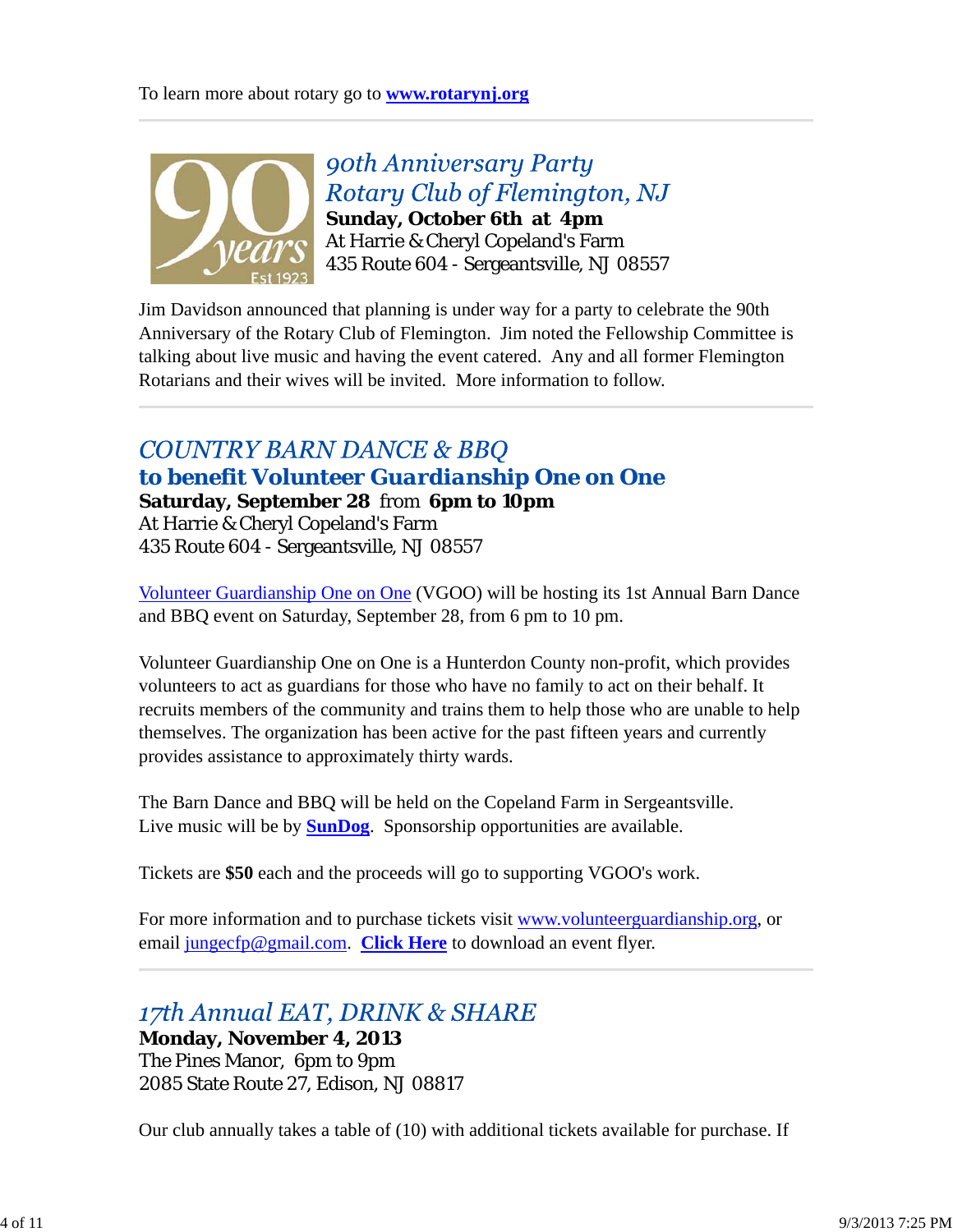anyone is interested in attending, please contact President Ira at iliebross@hotmail.com. The first ten complimentary tickets will go to the first people that request them. Once the complimentary tickets are gone, additional tickets will be available for purchase at \$50 in advance or \$60 at the door.



39th Annual **PANCAKE DAY & KIDS EXPO Saturday, October 26 from 7am to 1pm** H.C.H.R.S. Commons 29 Junction Road - Flemington, NJ 08822

If you enjoy a great family event and lot's of delicious pancakes, then plan to attend Flemington Rotary's 39th Annual Pancake Day & Kids Expo on Saturday, October 26 from 7:00 am to 1:00 pm. Click here for more info.



As you know, the Rotary Club of Flemington is a member of the H.C. Chamber of Commerce. This enables all Rotarians the ability to attend a Chamber function as a "member". If someone asks you what your business is, you would explain that you are a member representing the Rotary Club of Flemington. Click Here to visit the Chamber website for a listing of upcoming events.

# **Rotary International Project Committee Being Formed**

President Ira is forming an International Project Committee. Please let him know if you want to serve on this committee. If interested, please email President Ira at ClubPresident@FlemingtonRotaryNJ.org

# **RCOF Seeking an International Project**

President Ira shared that we will move forward this year with an **International** Rotary project. All are welcome to take part of the process. Please view the following link: http://www.matchinggrants.org/global. This link lists all the current projects. With the power of matching grants, our club can easily fund a \$20,000 project. Look at the website and give your input to President Ira directly.

# **Speakers or Meeting Programs Being Sought**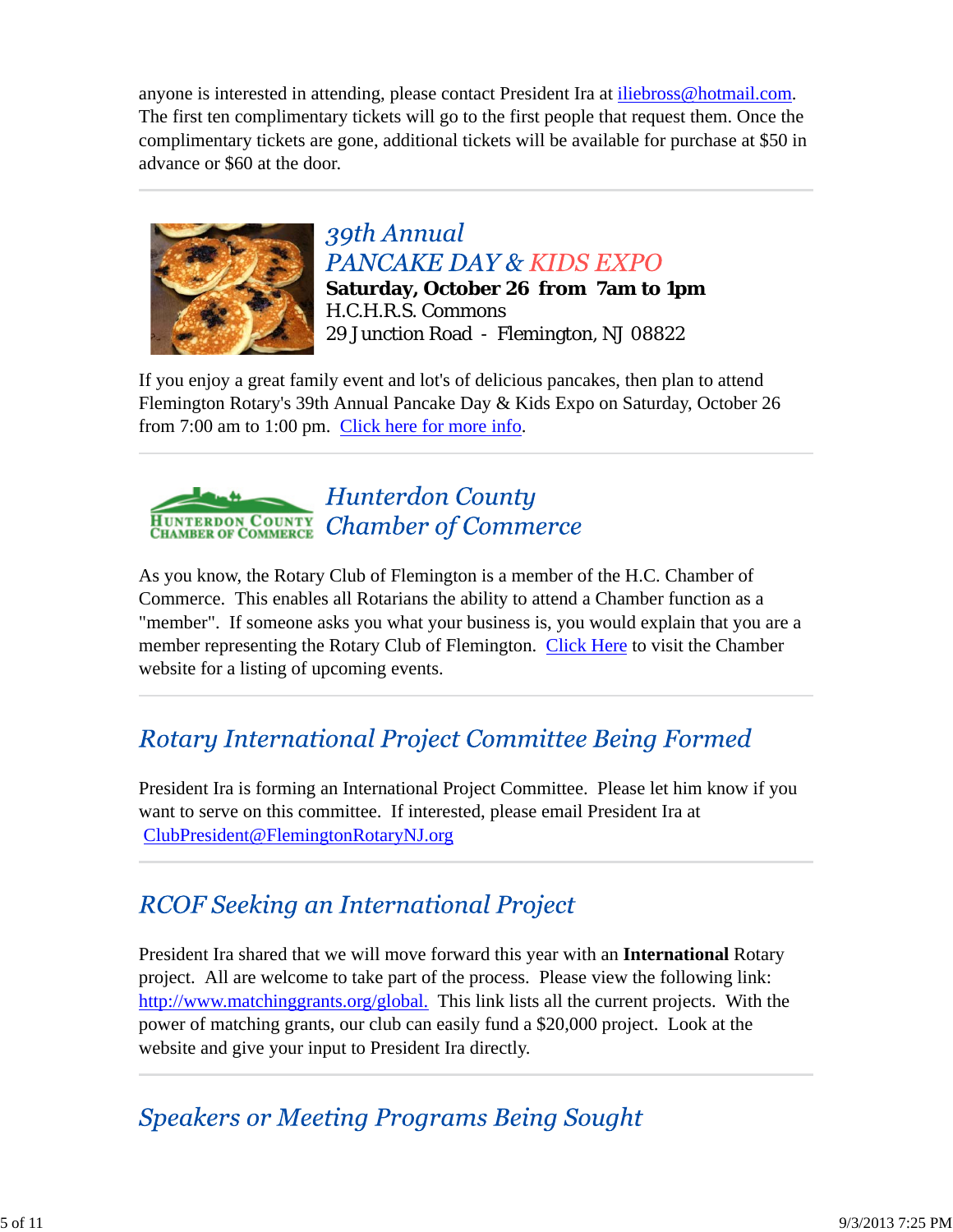We are seeking ideas for upcoming meeting programs and speakers. If anyone has any ideas or thoughts, please pass them onto Mick Schaible. **Click here** to generate an email directly to Mick.

# **Rotary District 7510 News**

**Rotary and Rutgers Project - "Growing Lives One Seed at a Time"** is a unique garden pilot initiative involving the partnership of Rotary International and Rutgers University and its Entities in 5 counties throughout Central New Jersey. The partnership is committed to focusing on providing opportunities for accommodating a broad spectrum of audiences, with varying and diverse limitations, ages, and abilities via Enabling Gardens. The partnership will plan, design, introduce, and implement Enabling Garden Spaces, which by definition are growing environments that invite and permit participation by various individuals or groups. Who can benefit? Answer: People of all ages at any stage of life. **Click Here to Read More**

### **District 7510 News**: **Click Here to View the Current 2013 District News**

# **Upcoming Dates to Note**

### **Summary of Upcoming Club Meeting Programs:**

Wed, 9/04: Lisa van den Woldenberg: Grape Finale Wed, 9/11: Kathy Guzman regarding "First Book" Wed, 9/18: OPEN Wed, 9/25: Chip Paillex: America's Grow A Row

**Next RCOF Board Meeting**: Thurs,  $9/5/2013$  at 6:00 PM (usually the 1<sup>st</sup> Thursday). **Next Membership Meeting**: Wed, 9/11/2013 at 1:30 PM (usually the 2<sup>nd</sup> Wednesday).

#### **Upcoming RCOF Club Events, Fundraisers, Fellowship Events, Etc**.:

Sun, 10/06...............**RCOF 90th Anniversary Party**

## Sat, 10/26............... **Pancake Day** at H.C.R.H.S. Commons

#### **Rotary District 7510 Events & Functions:**

| Sat, 9/28 Rotary Leadership Institute                                       |
|-----------------------------------------------------------------------------|
| Sun, 10/6 Autism Speaks Walk - Mercer County Community College              |
| Mon, 10/7 <b>Vocational Assembly</b> at the Pines Manor, Edison             |
| Thurs, 10/10 Homes of Hope Intercity Dinner - Hotel Somerset-Bridgewater    |
| Mon, $11/4$ <b>Eat, Drink &amp; Share</b> - The Pines Manor, Edison (6-9pm) |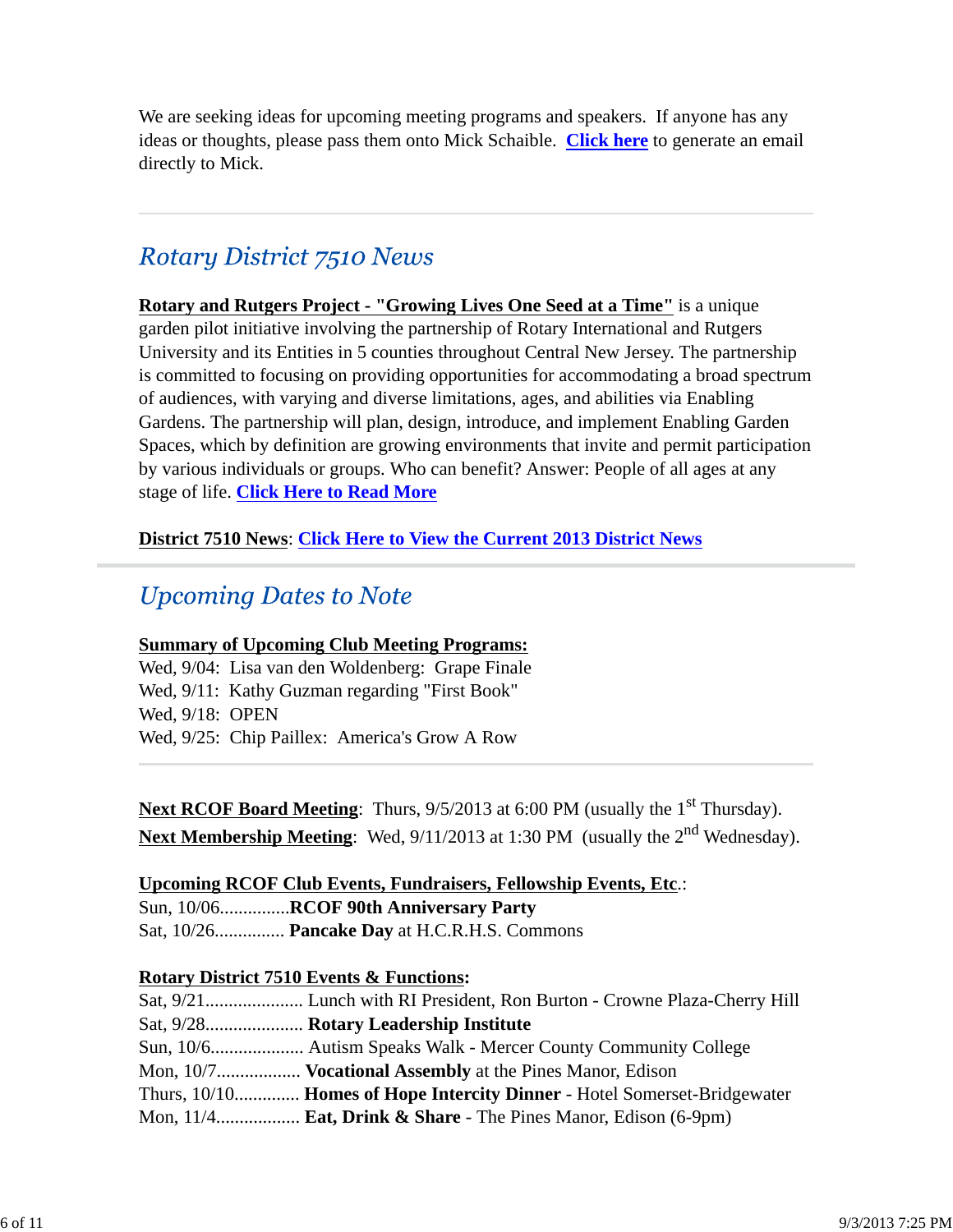**COMMITTEE LIST**: Click the link for a listing of all current Club Committee's and its members.

#### **Login-In to the "Members Only" Section of the website to view**:

1) Past E-MONGER & NEWSMONGER ISSUES: Click to view past issues. Began Aug. 9, 1950.

2) New Member Information: Do you have someone you think would be a good potential member? If so, please contact Membership Committee Chair Joe Ziegler to learn the process prior to initiating an application. In the meanwhile, click the link for information on the club and financial requirements.

3) RCOF Membership Proposal Form: Click the link to download the "Membership Proposal Form".

#### **Rotary Website Links**:

Rotary International: www.Rotary.org Rotary District 7510: www.RotaryNJ.org

**Nearest Rotary Club Meetings**: As A Rotarian, you are Welcome to attend a Rotary Club meeting anywhere in the world. Click here for some nearby Rotary meetings.

### RI President's Call for Action in **2013-2014**: **"Engage Rotary, Change Lives"**

# **Rotary Club of Flemington - Our 90th Year**

Founded October 3, 1923 \* Charter #1529 \* District 7510

| President            | <b>Ira Liebross</b>                            |  |  |
|----------------------|------------------------------------------------|--|--|
| President-Elect      | <b>Lynn Hyman</b>                              |  |  |
| Secretary            | <b>Michele Kavanagh</b>                        |  |  |
| Treasurer, General   | <b>Bob Newland</b>                             |  |  |
| Treasurer, Lunch     | <b>D.J. Wright</b>                             |  |  |
| <b>Board Members</b> | <b>Karen Widico</b> (immediate past president) |  |  |
|                      | <b>Jim Davidson</b>                            |  |  |
|                      | <b>Nancy Kahl</b>                              |  |  |
|                      | <b>Mick Schaible</b>                           |  |  |
|                      | <b>Chris Venditti</b>                          |  |  |
| Sergeant-at-Arms     | <b>Tom Fisher</b>                              |  |  |
| <b>RI</b> President  | <b>Ron D. Burton</b> (Norman, Oklahoma, USA)   |  |  |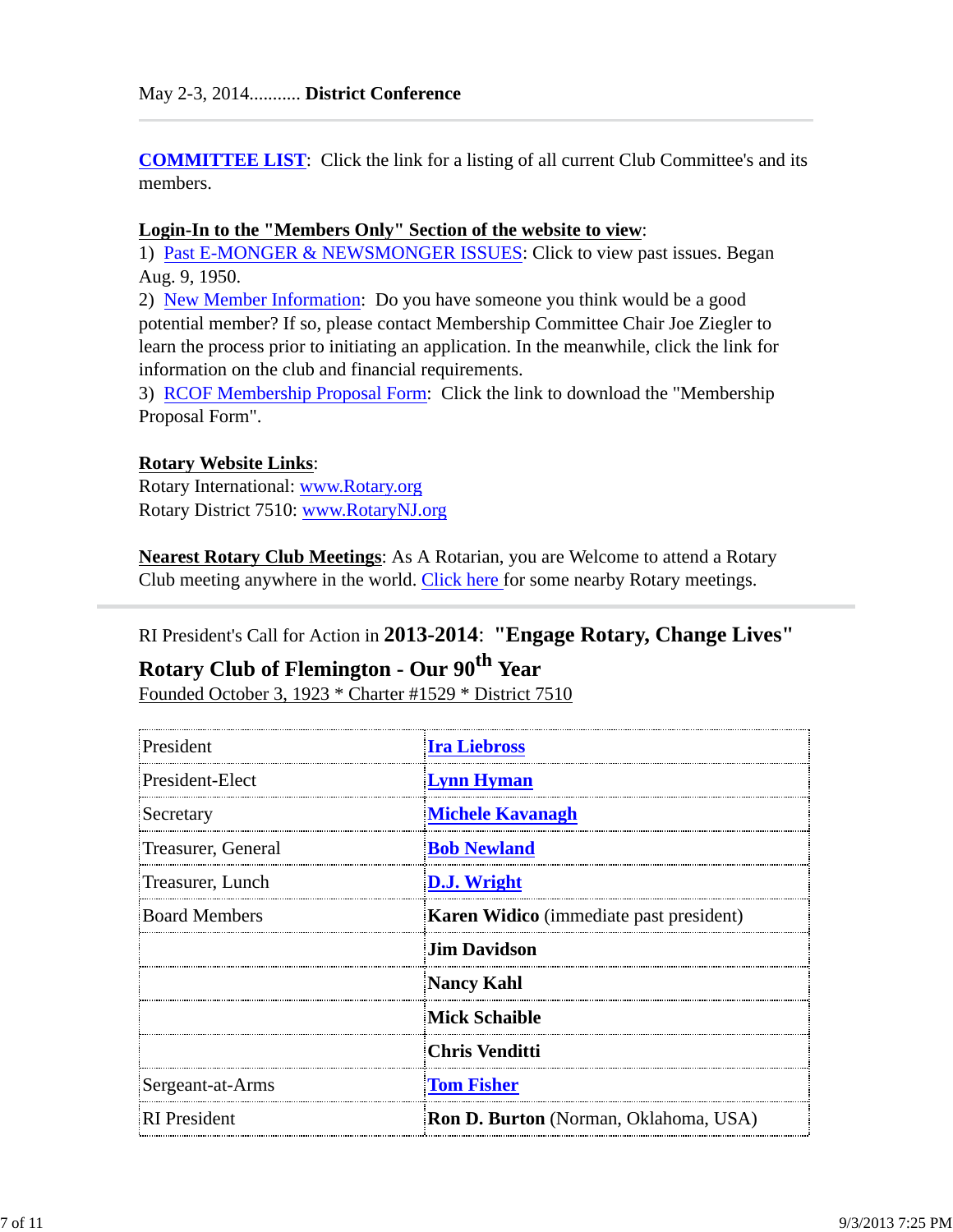| District Governor (DG)                                                  | Tulsi R. Maharjan (Branchburg, NJ)                                            |  |  |
|-------------------------------------------------------------------------|-------------------------------------------------------------------------------|--|--|
| District Governor Elect (DGE)                                           | Melvin I. Kevoe "Mel" (Springfield, NJ)                                       |  |  |
| District Governor Nomimee (DGE) <b>Hal Daume</b> (Berkeley Heights, NJ) |                                                                               |  |  |
|                                                                         | Assistant District Governor (ADG) Michael Toscani (Lambertville-New Hope, PA) |  |  |

Club Meetings: **Wednesday, 12:15 pm, Copper Hill Country Club** 100 Copper Hill Road, Ringoes 08551

Board Meetings: **First Thursday of the month, 6:00 pm**



**MISSION STATEMENT**: The mission of Rotary International is to assist and guide Rotarians and Rotary clubs to accomplish the Object of Rotary to ensure Rotary's continuing relevance and to help build a better world, emphasizing service activities by individuals and groups that enhance the quality of life and human dignity, encouraging high ethical standards, and creating greater understanding among all people to advance the search for peace in the world.

**THE OBJECT OF ROTARY**: The object of Rotary is to encourage and foster the ideal of service as a basis of worthy enterprise and, in particular, to encourage and foster:

**1st**: The development of acquaintance as an opportunity for service;

**2nd**: High ethical standards in business and professions, the recognition of the worthiness of all useful occupations, and the dignifying of each Rotarian's occupation as an opportunity to serve society;

**3<sup>rd</sup>**: The application of the ideal of service in each Rotarian's personal, business and community life;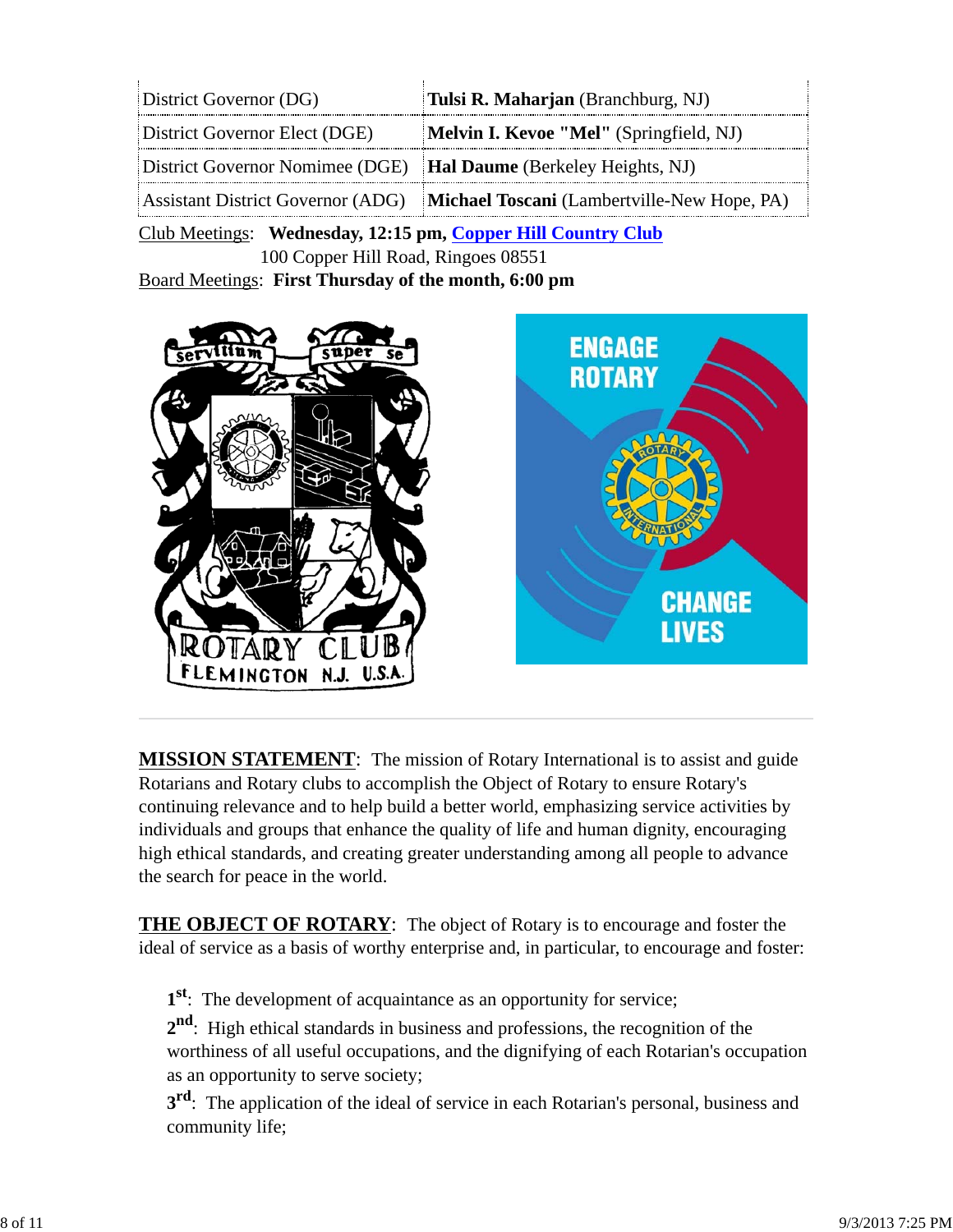**4th**: The advancement of international understanding, goodwill, and peace through a world fellowship of business and professional persons united in the ideal of service.

## **THE 4-WAY TEST**: "Of the things we think, say or do:

- **1st**: Is it the Truth?
- 2<sup>nd</sup>: Is it Fair to all concerned?
- **3rd**: Will it build goodwill and better friendships?
- **4th**: Will it be beneficial to all concerned?"

### **ROTARY's AVENUE'S OF SERVICE**:

**1)** Through **Club Service**, we have fun, build lasting friendships, and make sure that our club runs well.

**2)** Through **Vocational Service**, we volunteer our professional skills to serve others and promote integrity in everything we do.

**3)** Through **Community Service**, we address local needs and work with our community to bring lasting improvements.

**4)** Through **International Service**, we meet humanitarian needs around the globe and promote world understanding and peace.

**5)** Through **Youth Service**, we work with young people to help them become the next generation of leaders, visionaries, and peacemakers.

### **2013-2014 CLUB MEMBER ROSTER - Rotary Club of Flemington, NJ**: **Current Number of Members: 47**

| <b>Rotarian</b>                      | <b>Member</b><br><b>Since</b> | <b>Classification</b>                    |
|--------------------------------------|-------------------------------|------------------------------------------|
| Black, Bruce B.                      | 2007                          | <b>Health and Fitness</b>                |
| Bohler, Herbert C. (Herb)            | 1977                          | <b>Specialty Advertising</b>             |
| Chittenden, Robert L. (Bob)          | 2003                          | M.E.F.P. Consulting Engineering          |
| Clark, Arthur L. (Sandy)             | 1987                          | Printing                                 |
| Copeland, Harrie E. III              | 1976                          | Auctioneering/Banking                    |
| Davidson, James G. (Jim)             | 2002                          | <b>Rubber Products</b>                   |
| Ferrari, Frederick J. (Fred)         | 1964                          | Orthodontia                              |
| Fisher, Charles H. (Charlie)         | 1961                          | <b>Funeral Services</b>                  |
| Fisher, Thomas H. (Tom)              | 2012                          | <b>Property &amp; Casualty Insurance</b> |
| Harrison, Jeffrey (Jeff)             | 1996                          | Psychotherapy                            |
| Hennessy, Jr., Richard (Rich)        | 2010                          | <b>Financial Advisor</b>                 |
| Hyman, Lynn                          | 2010                          | <b>Retail Banking</b>                    |
| Johnston, David W. (Dave)            | 2011                          | <b>Financial Advisor</b>                 |
| Kahl, Nancy                          | 2012                          | Massage Therapy                          |
| Kamnitsis, Christopher P.<br>(Chris) | 2001                          | <b>Financial Planning</b>                |
| <b>Kavanagh, Michele</b>             | 2013                          | <b>Community Banking</b>                 |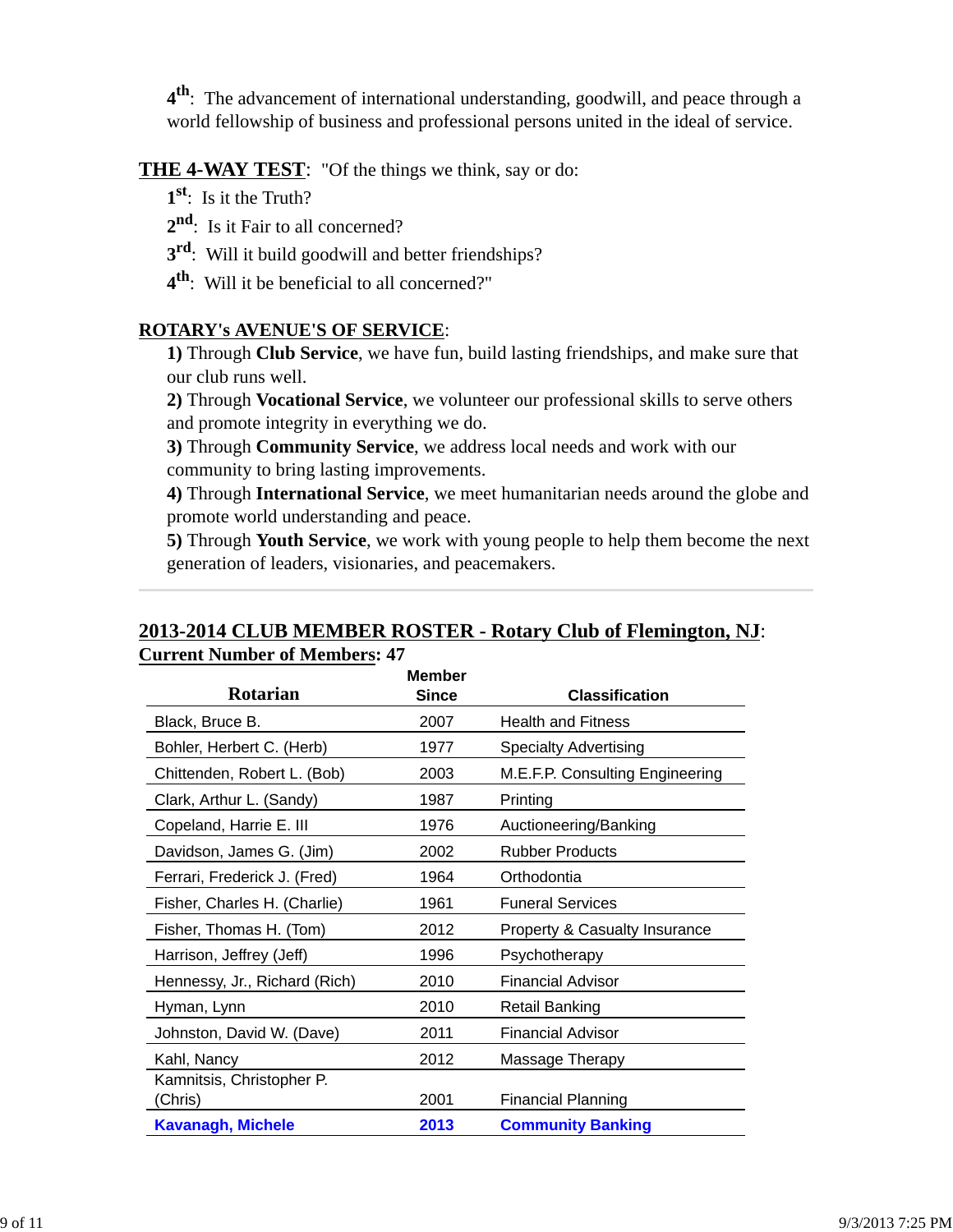| Liebross, Ira                    | 1997 | <b>Family Medicine</b>         |
|----------------------------------|------|--------------------------------|
| Loew, Darren                     | 2002 | Orthodontics                   |
| Martin, Teresa (Terry)           | 1993 | Solid Waste/Recycling          |
| Mazujian, Harry                  | 2004 | Clergy                         |
| McWilliams, Nancy                | 1992 | Psychotherapy                  |
| Metz, Kim                        | 2007 | <b>Technical Education</b>     |
| Muller, George D.                | 1964 | <b>Cut Glass Manufacturing</b> |
| Nastasi, William (Bill)          | 1996 | <b>General Contracting</b>     |
| Newland, Robert D. (Bob)         | 1998 | Insurance                      |
| Ownes, Terry M.                  | 1987 | <b>Floor Covering</b>          |
| Parente, Steven (Steve)          | 2005 | Classification                 |
| Phelan, Christopher J. (Chris)   | 2009 | <b>Chamber Of Commerce</b>     |
| Randolph, R. Wayne               | 1982 | Veterinary Medicine            |
| Reinbacher, Otto A.              | 1997 | Clergy                         |
| Rogow, Stephen S. (Steve)        | 1973 | Orthodontics                   |
| Schaible, R. Michael (Mick)      | 1998 | <b>Appraisal Services</b>      |
| Skowronek, Kenneth J. (Ken)      | 1994 | <b>Family Law</b>              |
| Sollner, Richard F. (Dick)       | 1962 | Air Transportation             |
| Stothoff, Richard H. (Dick)      | 1966 | <b>Sanitary Engineering</b>    |
| <b>Stout, Deborah (Debbie)</b>   | 2013 | <b>Retail Banking</b>          |
| Thatcher, Thomas P. (Tom)        | 2006 | <b>Professional Planning</b>   |
| Venditti, Christopher C. (Chris) | 2009 | <b>Automotive Distribution</b> |
| Weinstein, Theodore H. (Ted)     | 1994 | <b>Pulmonary Medicine</b>      |
| Widico, Karen A.                 | 1997 | <b>Public Health Services</b>  |
| Williams, Gwen                   | 1991 | Purchasing/Manufacturing       |
| Wise, Robert (Bob)               | 1992 | <b>Hospital Administration</b> |
| Woske, Harry                     | 1977 | Cardiology                     |
| Wright, Daniel J. (D.J.)         | 2003 | <b>Funeral Services</b>        |
| Zanetti, Edward G. (Ed)          | 1971 | Plumbing & Heating             |
| Ziegler, Joseph E. (Joe)         | 1988 | <b>Investment Advisor</b>      |
| Zullo, John J. (Johnnie)         | 1987 | <b>Chemical Engineering</b>    |

Yours in Rotary Service! Bob Chittenden

**Rotary Club of Fleminton, NJ** PO Box 751 - Flemington, NJ 08822 www.FlemingtonRotaryNJ.org

Providing "Service Above Self" Since 1923